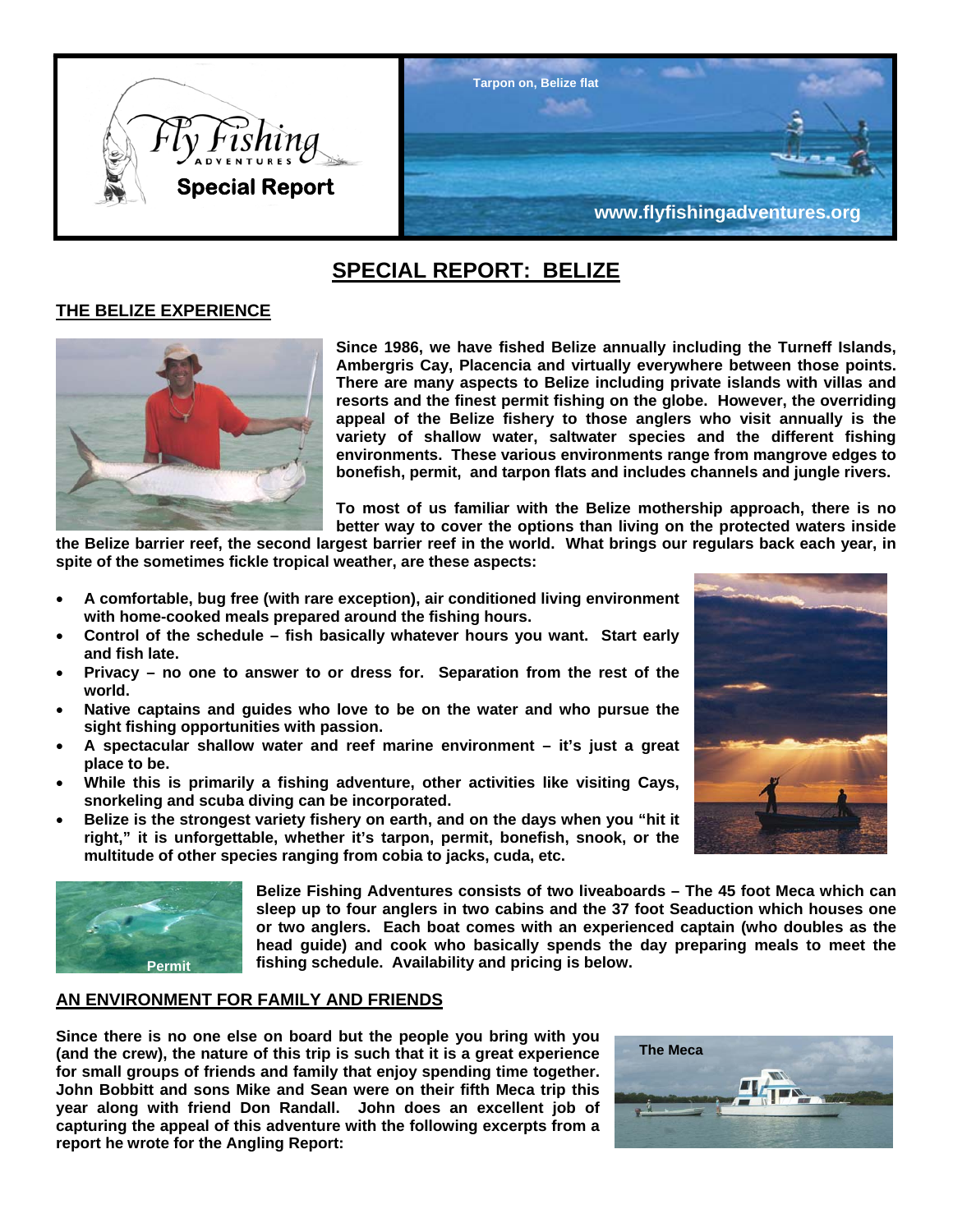**"This was the fifth year that two of my sons and I fished Belize using the mothership Meca as our base. In the early years, we took the standard 7 night trip, but we've elected to go for 10 days the last two years because we** 



**enjoy it so much. The crew make you very welcome and work very hard to make sure you are comfortable, well fed, and on to fish. Excellent guides. On the average day, you are in the skiffs fishing the flats for at least 11 hours starting at 6:00am and continuing, with meal breaks, to dark or sometimes later. Although there are destinations where you can catch more of a specific species (usually bonefish), there are very few places you can go for the diversity of species that can be found in the coastal waters of Belize. I have never found a better deal."** 

**This years trip had a few days of uncooperative weather, as most tropical trips do. However, they did manage to jump several tarpon up to 130#, took lots of snook to 16#, bonefish, and three permit. The permit included Mike's 2nd and 3rd and John's 4th. John is** 

**pictured with his first permit from a 2002 trip.** 

#### **GETTING STARTED ON THE SALT WATER FLATS**

**Learning to handle the challenges of fishing the salt water flats with a fly rod is an issue all beginners have to deal with. Jim Hine, on his first ever salt water flats trip with his experienced salt water friend, Steve Mitchell, took exactly the right approach in getting acquainted with the excitement of fishing the flats. Jim, on a Seaduction trip this year, brought with him spinning rods along with a few fly rods. He used the fly rod for bonefish and caught his first bonefish on a fly (got 10 bones). He dappled with fly rods in other situations, but, when necessary, retreated to the spinning rod to avoid frustration.** 



**He was able to jump his first tarpon on a fly – actually had three tarpon on with one cast as another fish picked up the fly after it came free from the tarpon in front of him.** 

**All three made their freedom earlier than desired. Jim did jump two tarpon in the 80# range, but couldn't hold onto them (he did comment that those two bruisers left him with "two sets of soiled underwear.") However, he did land one 40# fish with the spinning rod.** 

**Jim's trip comments: "You got us hooked on the Belize mothership drug! We had a great trip. Lots of snook** 

**(best take of the trip was Steve's 10 pounder on topwater popper), jacks, barracuda, ladyfish in addition to tarpon and bonefish. Most enjoyable. We'll be back."** 

**Pictured is the rod selection we (my son Scott and I) used on our first Belize mothership trips in the mid-80's. An 8** 

**wt. fly rod for bonefish coupled with a light, medium, and heavy spin rod. As our fly casting skills developed over the years, we dropped spinning rods one at a time and added fly rods.** 



#### **"BELIZE INVITATIONAL FLYFISHING TOURNAMENT"**



**Mad Dog Hine w/snook & jack** 

> **For their first few years on the Meca, William Owens and friends were a party of four. That has now grown to a party of six who charter both boats and anchor them together. They have created a fun program to add some extra excitement to the trip and make every fish count, even the occasional small jack or snapper. It's their annual "Belize Invitational Flyfishing Tournament," complete with a rotating trophy and cash prize money from a pot generated by the group. Point values are awarded to each species – for example, a Tarpon jumped is worth 50 (125 if he's landed), Permit 200, Bonefish 50, Snook 100, Cuda 5, Jack 5. They have a set of rules that have evolved over the last few years and William has given us permission to share their experience with anyone who would like to see their guidelines.**

> **This year's tournament winner was Jeff Aldridge, pictured with one of his winning permit. Jeff took two permit with the deciding fish on the last day.**

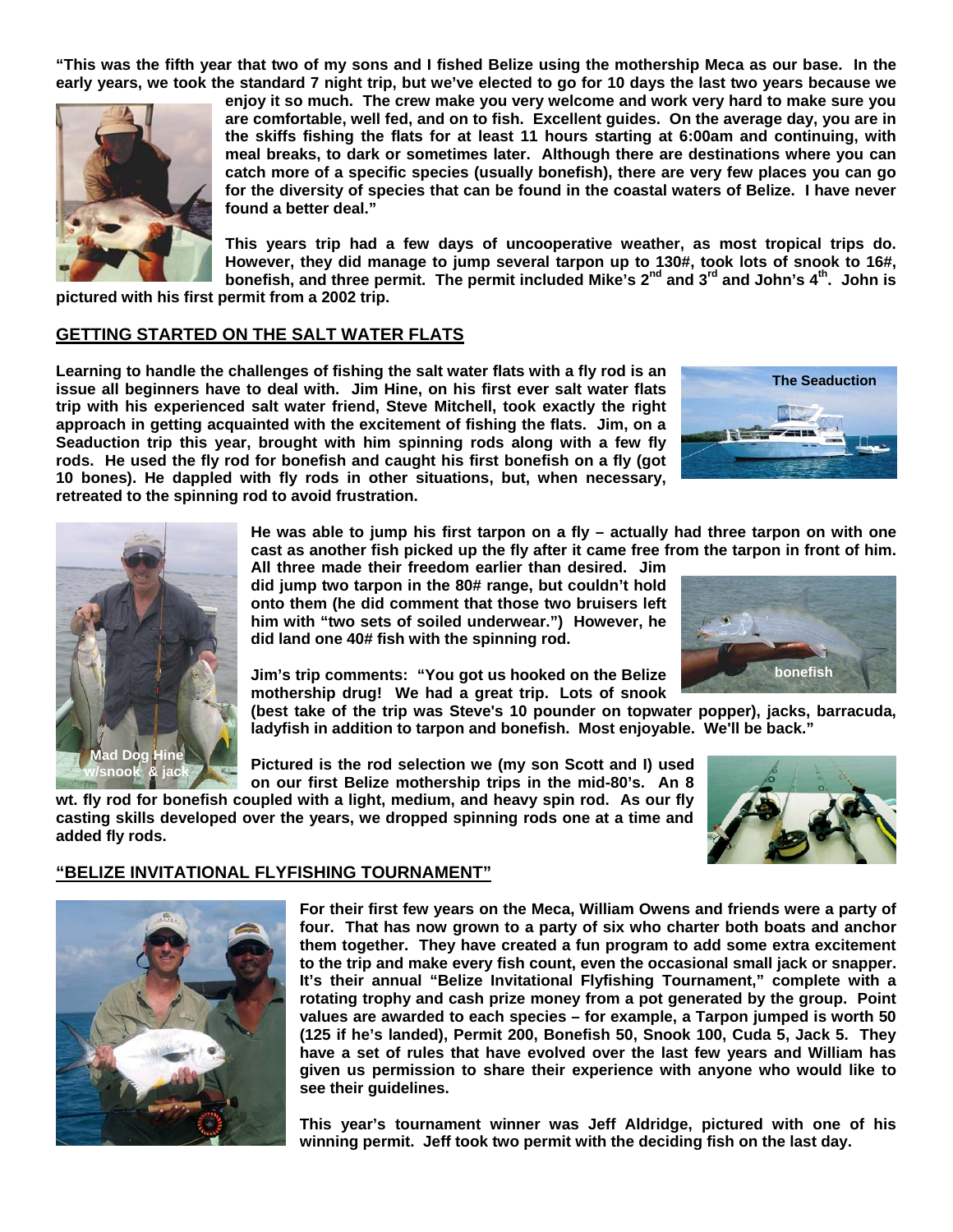**These were his second and third career permit. The group had not yet forgiven Jeff for catching the first permit he ever saw on his first cast during his first day EVER fishing the salt water flats two years ago…and now they have to live with him holding the tournament trophy, at least for another year.** 



## **PERMIT EXPRESS – BELIZE CITY TO PLACENCIA BALLACE AND RESERVE A BALLACE AND RESERVENT BATTACUDE**



**For the avid permit fisherman, there is no place on earth where as many shots at permit can be obtained as the flats inside the barrier reef between Belize City and Placencia. Permit specialists Art Hinckley (who at last count has released 46 permit), Mike Bertoldi, Steve Littig, and friends were annually chartering both boats and motoring south for 10 nights from Belize City. They would access these permit flats and then return to Belize City. Largely stimulated by this group of committed permit addicts, Belize Fishing Adventures created the dedicated permit trip in 2005. This permit adventure now has the trip beginning in Belize City, meandering south, visiting all the legendary permit flats, and ends in Placencia where clients fly out. This schedule has maximized time on the water as opposed to the round trip venture in and out of Belize City.** 

**This "permit express," (with one exception this year when a Placencia trip got hit by very poor weather) has provided lots of permit shots. To maximize this opportunity requires patience, diligence, skills, and some would say foolishness to be dedicated enough to be known as "permit fisherman." In my 21 years of pursuing this finicky and ultimate fly rod trophy, I've never heard of a finer permit day than Pat March had on the flats near Sand Fly and Mosquito Cays. Pat was on his second dedicated permit trip on board the Meca with Marc Dollahite. The previous year, on their first trip, Marc had released his first permit and Pat, while he had many shots, did not get a fish to the boat. However, this trip was to be different. On this particular day, on flats about half way between Belize City and Placencia, Pat was to get shots at only four permit. He took five casts to those four fish, had four of them eat, and got three of them to the boat. Each fish weighed between 12 and 13** 





**pounds, virtually the same size. The fourth and last fish to eat that day was lost due to a frayed leader. In the excitement of the day, no one thought to double check the leader which had taken a beating with the long runs of the three previous fish (Pat at right with one of those fish). For those of us who have been ignored by 20 or 25 permit during the course of a single day, this day is almost unbelievable.** 

**For the fly rodder, the permit provides the finest, most challenging, stalking and hunting experience. Seeing that big black tail pop up in two feet of gin clear water is a sight that provides a rush of anticipation unique in the realm of fly fishing.** 

**(big tail in photo is attached to a 30+ pound permit)** 

# **QUIPS AND QUOTES AND UNIQUE FIRST TIME EVENTS**

**Our very limited technical skills finally advanced to the point of allowing us to begin using photos in our newsletters November '06. Previous, many great photo stories were submitted, but couldn't make the newsletter. This report will catch up on some of those memorable events as well as some '07 reports from regulars.** 

**First time that:** 

- **Captured a grand slam (permit, bonefish, and tarpon) on their first ever saltwater trip Schuyler Marshall. (below left)**
- **Someone hooked and landed the first tarpon they ever saw on the shallow white sand flats of "Miami Beach" on the first day of their first ever salt water flats trip – Tony Brookfield and his 40# tarpon. (below left center)**
- **Witnessed and photographed by Mike Bertoldi a large hammerhead shark venturing onto a shallow permit flat near Placencia, attacking and eating a spotted eagle ray. (below right)**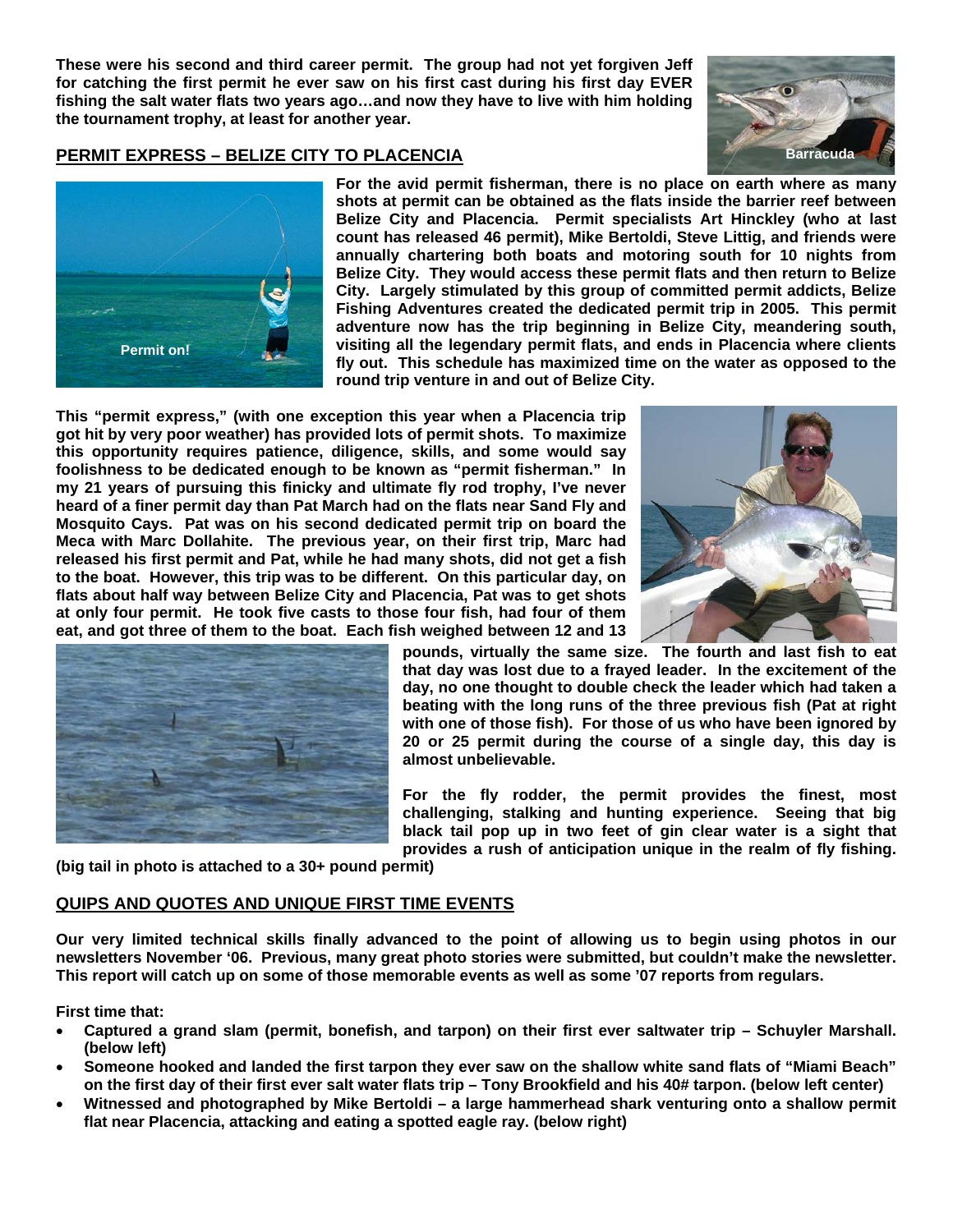

- **One tarpon broke over \$1500 worth of fly rods in less than 2 seconds Gary Bulla decided to bring his 60+ pound fish into the boat for photos….and lost control. Not surprising! (below left)**
- **Gary's partner, Marshall Bissett, had a day with 8 baby tarpon released. (below right center)**
- **Tom Brutsche, on his annual April Meca trip, actually jumped five big tarpon in the 80-100# range on one cast. As one fish threw the fly, another picked it up – there was a giant school of big fish – five times! Tom also hooked and fought for 1 hour and 20 minutes his largest tarpon ever, a fish of over 120 pounds, before losing it. This salt water veteran commented, "some fish aren't meant to be landed."**
- **With Tom in April, Ron Knowles captured his first tarpon, a 50 pound fish, and Lee Lewis took his first permit (below right) , always a memorable moment.**



- **Mike Phelps, who took his first grand slam two years ago, was again on the Seaduction. He and his father-inlaw, Tom, and had their usual collection of bonefish, jacks, barracuda, snapper, and 12 tarpon jumped.**
- **It seems that there have been a lot of last day IGFA grand slams….virtually on the way to the airport. Three trips (that I know of) in the last year finished with grand slams on the last morning. Bill Pitman didn't complete a slam, but 7 bonefish and two tarpon on the last morning can send you home with a smile on your face!**
- **Bob Cazort, the ongoing mangrove champion, had two trips this summer with a two trip total of over 110 tarpon (mostly "babies") jumped and 30 landed along with numerous snook, snapper, and jacks.**

# **BELIZE FISHING ADVENTURES STAFF PROMOTIONS AND ADDITIONS**



**Dean Myers, Captain of the Meca, has done an admirable job of stepping in and continuing the traditions started by the original Belize Fishing Adventures owner, Martin McCord, previous to his passing last year. This was a**